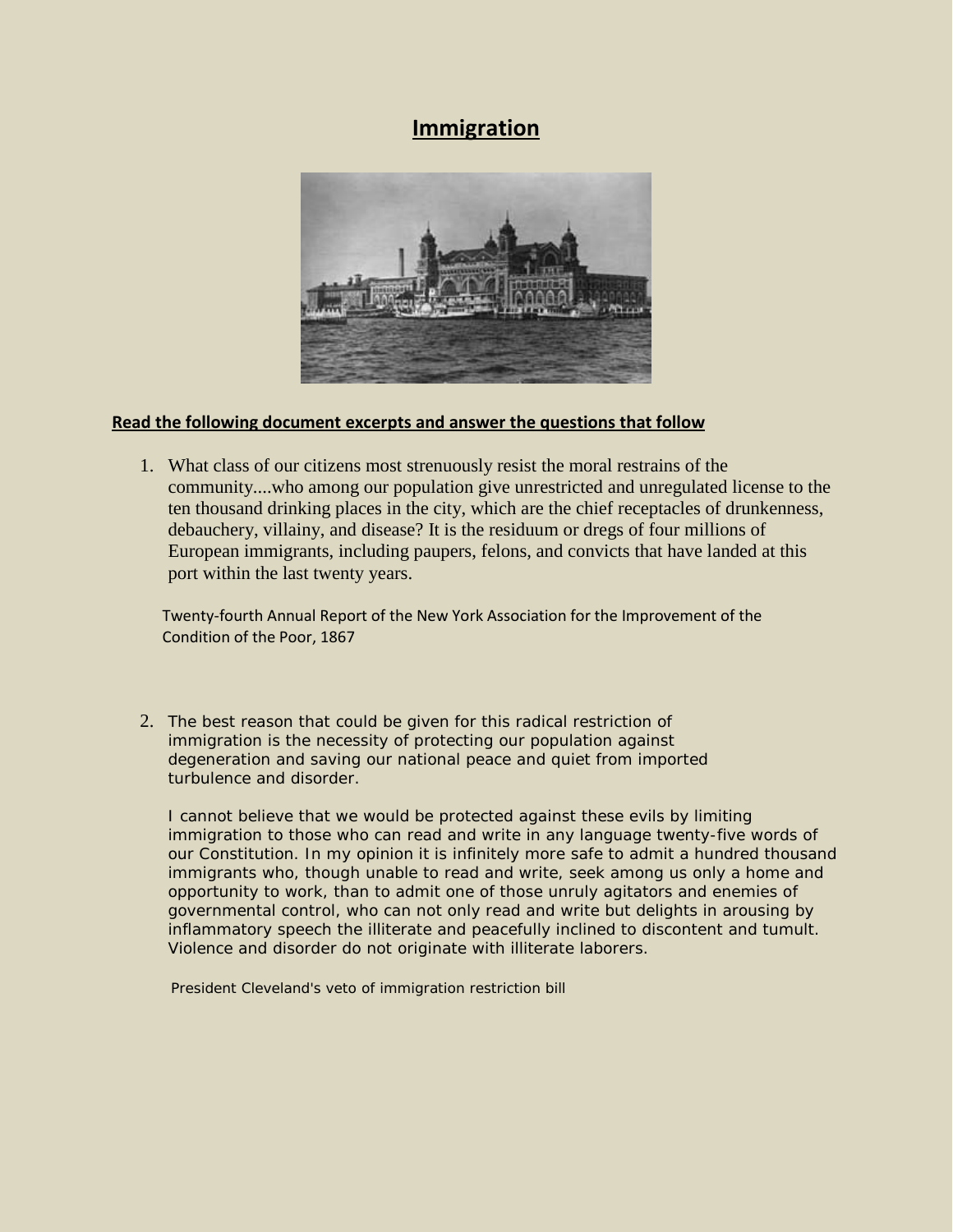3. Give me your tired, your poor, Your huddled masses yearning to breathe free, The wretched refuse of your teeming shore, Send these, the homeless, tempest-tossed, to me: I lift my lamp beside the golden door.

Emma Lazarus, "The New Colossus"



4. There is no room in this country for hyphenated Americanism...The one absolutely certain way of bringing the nation to ruin, of preventing all possibility of its continuing to be a nation at all, would be to permit it to become a tangle of squabbling nationalities.

Theodore Roosevelt, 1915

#### **1. What social evils do critics associate with mass immigration?**

**2. Which is the goal of American immigration--a "melting pot" or cultural pluralism?**

**3. What kind of immigration policy is most consistent with the nation's needs and ideals?**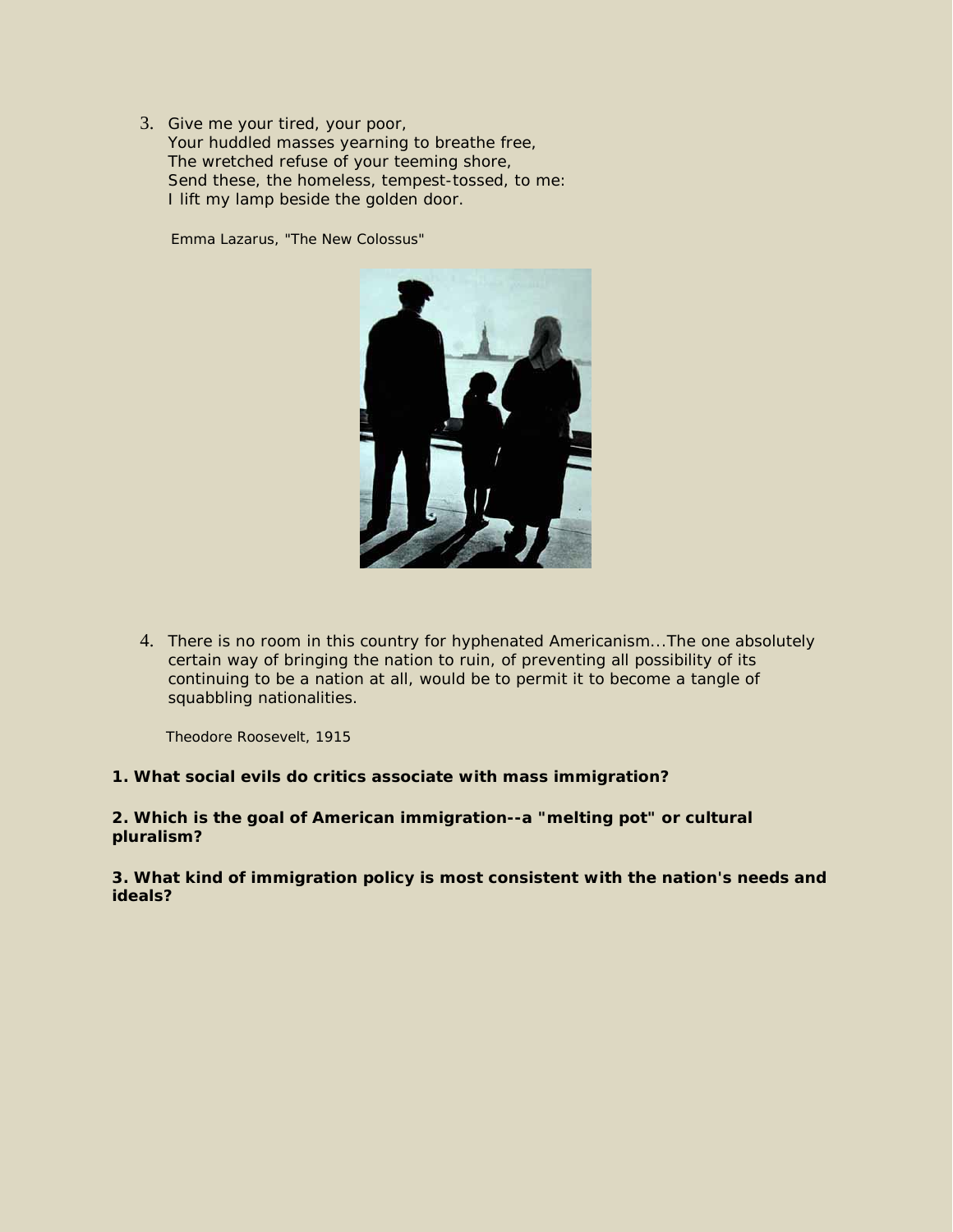| <b>Number of Immigrants</b> |           |  |  |  |
|-----------------------------|-----------|--|--|--|
| 1820                        | 8,385     |  |  |  |
| 1830                        | 23,322    |  |  |  |
| 1840                        | 84,066    |  |  |  |
| 1850                        | 369,980   |  |  |  |
| 1860                        | 153,640   |  |  |  |
| 1870                        | 387,203   |  |  |  |
| 1880                        | 457,257   |  |  |  |
| 1890                        | 455,302   |  |  |  |
| 1900                        | 448,572   |  |  |  |
| 1910                        | 1,041,570 |  |  |  |
| 1920                        | 430,001   |  |  |  |
| 1930                        | 241,700   |  |  |  |
| 1940                        | 70,756    |  |  |  |
| 1950                        | 249,187   |  |  |  |

## **Immigration Statistics**

- **1. During which period was immigration greatest?**
- **2. Has wartime or depression increased or decreased immigration?**

# **Impact of Immigration Quotas**

| <b>Average Annual Inflow</b>                             |         |                  |  |  |  |
|----------------------------------------------------------|---------|------------------|--|--|--|
| Immigrants<br>from Northern and<br><b>Western Europe</b> |         | Other Immigrants |  |  |  |
| 1907-1914                                                | 176,983 | 685,531          |  |  |  |
| Quotas under 1921 Act                                    | 198,082 | 158,367          |  |  |  |
| Quotas under 1924 Act                                    | 140.999 | 20,847           |  |  |  |

- **1. What impact did quotas have upon immigration?**
- **2. Which groups suffered the most restriction?**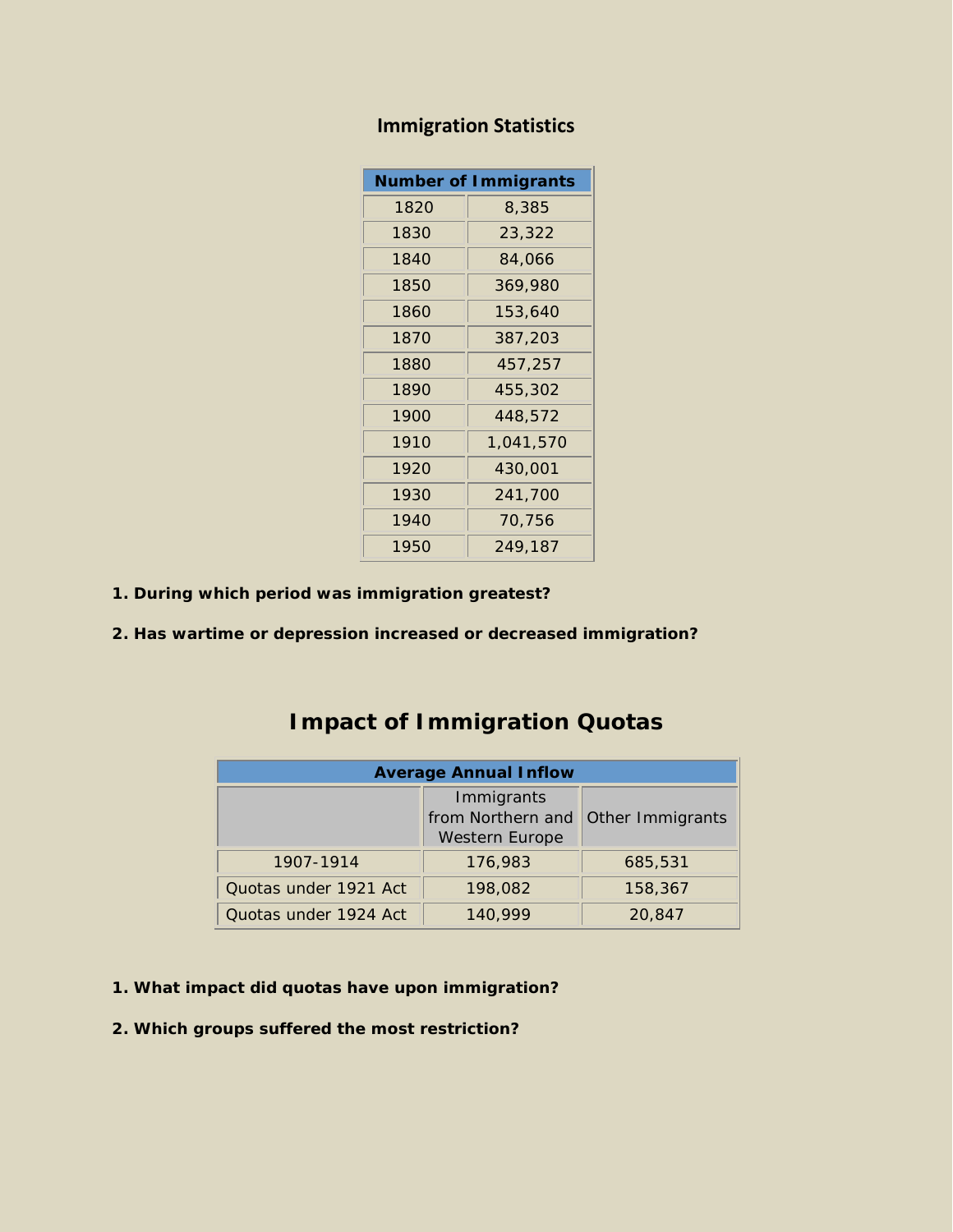| Family Characteristics of Major Immigrant Groups, 1909-<br>1914 |                                      |                          |                            |  |  |  |  |
|-----------------------------------------------------------------|--------------------------------------|--------------------------|----------------------------|--|--|--|--|
| Group                                                           | Percentage<br>Returning to<br>Europe | Males Per 100<br>Females | <b>Percent Under</b><br>14 |  |  |  |  |
| Czechs                                                          | 5                                    | 133                      | 19%                        |  |  |  |  |
| English                                                         | 6                                    | 136                      | $16\%$                     |  |  |  |  |
| Finish                                                          | $\overline{7}$                       | 181                      | 8%                         |  |  |  |  |
| Germans                                                         | $\overline{7}$                       | 132                      | 18 %                       |  |  |  |  |
| Greeks                                                          | 16                                   | 170                      | $4\%$                      |  |  |  |  |
| <b>Hebrews</b>                                                  | 2                                    | 117                      | 25%                        |  |  |  |  |
| Hungarians                                                      | 22                                   | 141                      | $16\%$                     |  |  |  |  |
| Italians                                                        | 17                                   | 320                      | 12 %                       |  |  |  |  |
| <b>Poles</b>                                                    | 13                                   | 188                      | $10\%$                     |  |  |  |  |
| <b>Slovaks</b>                                                  | 19                                   | 162                      | 12%                        |  |  |  |  |

**1. Which immigrant groups were most likely to leave the United States and return home?**

- **2. Which groups had the most even sex ratio? the least even?**
- **3. Which groups included the largest number of children?**

| <b>Age of Marriage for Women</b> |           |           |           |       |  |  |
|----------------------------------|-----------|-----------|-----------|-------|--|--|
|                                  | $15 - 19$ | $20 - 24$ | $25 - 29$ | 45-54 |  |  |
| German                           | 10        | 49        | 77        | 96    |  |  |
| Irish                            | 2         | 18        | 46        | 85    |  |  |
| Italian                          | 29        | 74        | 93        | 99    |  |  |
| Japanese                         | 51        | 85        | 87        | 93    |  |  |
| Polish                           | 15        | 66        | 89        | 99    |  |  |
| Russian                          | 7         | 55        | 90        | 99    |  |  |
| Urban<br><b>Blacks</b>           | 16        | 57        | n.a.      | 94    |  |  |
| <b>Native</b><br>Whites          | 13        | 53        | 77        | 91    |  |  |

 $n.a. = not available$ 

### **1. Which immigrant groups married earliest? latest?**

**2. Explain why some groups married earlier than others and why this is significant.**